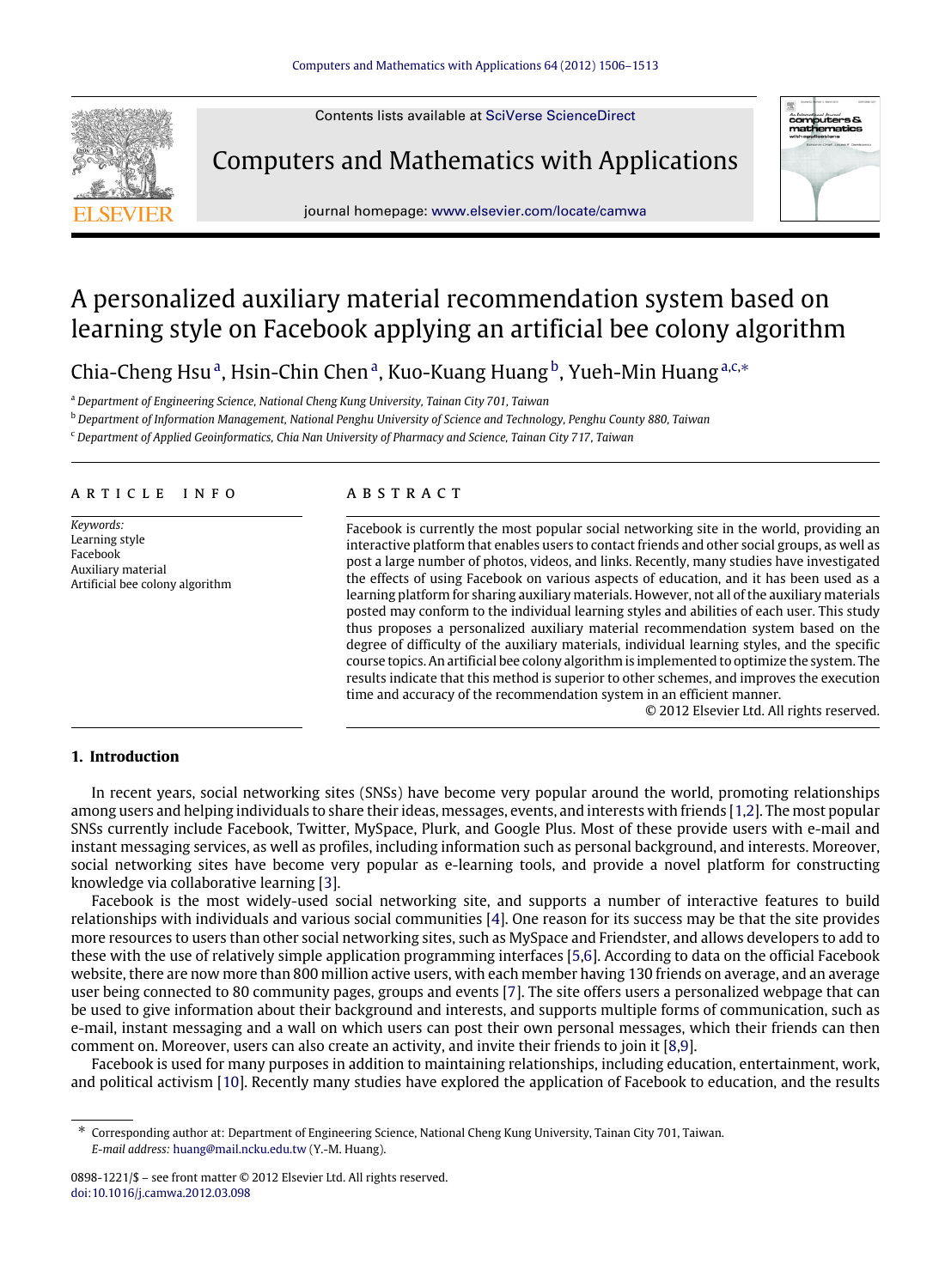<span id="page-1-0"></span>

**Fig. 1.** Flow chart of the ABC algorithm.

indicate that social networking services can promote emotional communication and help people to build and maintain relationships [\[11\]](#page--1-10). For example, Garrison and Kanuka indicate that learners can build knowledge, gain meaningful learning experience and enhance their elaborative faculties through the community-based learning that can occur in this context [\[12\]](#page--1-11), while Kabilan et al. show that students can use Facebook to develop their creativity and communication skills [\[13\]](#page--1-12). Social networking services are thus widely seen as appropriate for use in collaborative learning projects, which encourage students to engage in communication to enhance their creativity. Facebook has also been used as a virtual classroom for language learning, and has now become both a communication and entertainment platform for many, if not most college students [\[14\]](#page--1-13).

Integrating multimedia materials into an interactive system on a social network can enhance students' learning motivation and promote their learning performance [\[15,](#page--1-14)[16\]](#page--1-15). Facebook provides a personal wall for users to share ideas and multimedia materials with friends, such as articles, pictures and videos [\[17\]](#page--1-16). These walls are thus a convenient platform for sharing auxiliary materials for many professional courses, although such materials may not meet the learning needs of all the individuals involved. In addition, the auxiliary materials are unlikely to be based on the individual learning styles of the learners, which can reduce their effectiveness. A few studies have already examined systems to combine multimedia materials and Facebook functions by using Facebook development tools [\[18\]](#page--1-17). However, to avoid learners being overwhelmed with unsuitable material, it is necessary to develop an auxiliary material recommendation system that can consider the learning styles of users and the difficulty of the materials in order to make more effective use of this potentially very powerful platform.

Recommending suitable materials by using the learning styles of users and the difficulty of the materials is a complex combinatorial problem that needs to take into account many design parameters. Various approaches have been proposed to deal with such combinatorial problems, and in recent years artificial bee colony algorithms have attracted increasing interest [\[19\]](#page--1-18). Karaboga suggested that the performance of an artificial bee colony algorithm is better than, or at least similar to, that of a particle swarm optimization algorithm (PSO), genetic algorithm (GA), and evolution strategy (ES) [\[20\]](#page--1-19).

In this study, we constructed an auxiliary learning materials recommendation system on Facebook based on both visual and verbal learning styles, according to the results of a learning style questionnaire [\[21\]](#page--1-20). The difficulty of auxiliary materials was also considered, based on constructivist theory, in order to recommend appropriate materials and achieve better personalized learning [\[22\]](#page--1-21). The proposed auxiliary materials recommendation system can record students' course interests by observing user behavior with regard to the learning activities on Facebook, and an artificial bee colony algorithm can then select appropriate auxiliary materials based on their difficulty, user interests, course topics and a learner's individual learning style, thus enhancing the learning effects of the system.

#### **2. Artificial bee colony (ABC) algorithm**

Karaboga proposed the ABC algorithm to find near-optimal solutions [\[18\]](#page--1-17). The ABC algorithm uses swarm intelligence to solve optimization problems [\[23\]](#page--1-22). Swarm intelligence, such as that seen with particle swarm optimization and the ant algorithm, mimics the foraging behavior of a group of organisms in the real world to solve large-scale optimization problems [\[24–28\]](#page--1-23). Swarm intelligence has been successfully applied to various fields, such as scheduling problems, nonlinear problems, network security, and e-learning problems [\[29–32\]](#page--1-24). The procedure of the ABC algorithm is shown in [Fig. 1.](#page-1-0)

First, the algorithm uses employed bees to search randomly for food sources. The amount of nectar at each selected food source is equal to its fitness value. Second, each employed bee finds a new food source near the original one and shares the information with onlooker bees. Third, based on the probability of the amounts of nectar at the food sources, an onlooker bee chooses a food source area, shown in [\(1\):](#page-1-1)

<span id="page-1-1"></span>
$$
P_i = \frac{F(\theta_i)}{\sum_{k=1}^{E} F(\theta_k)}\tag{1}
$$